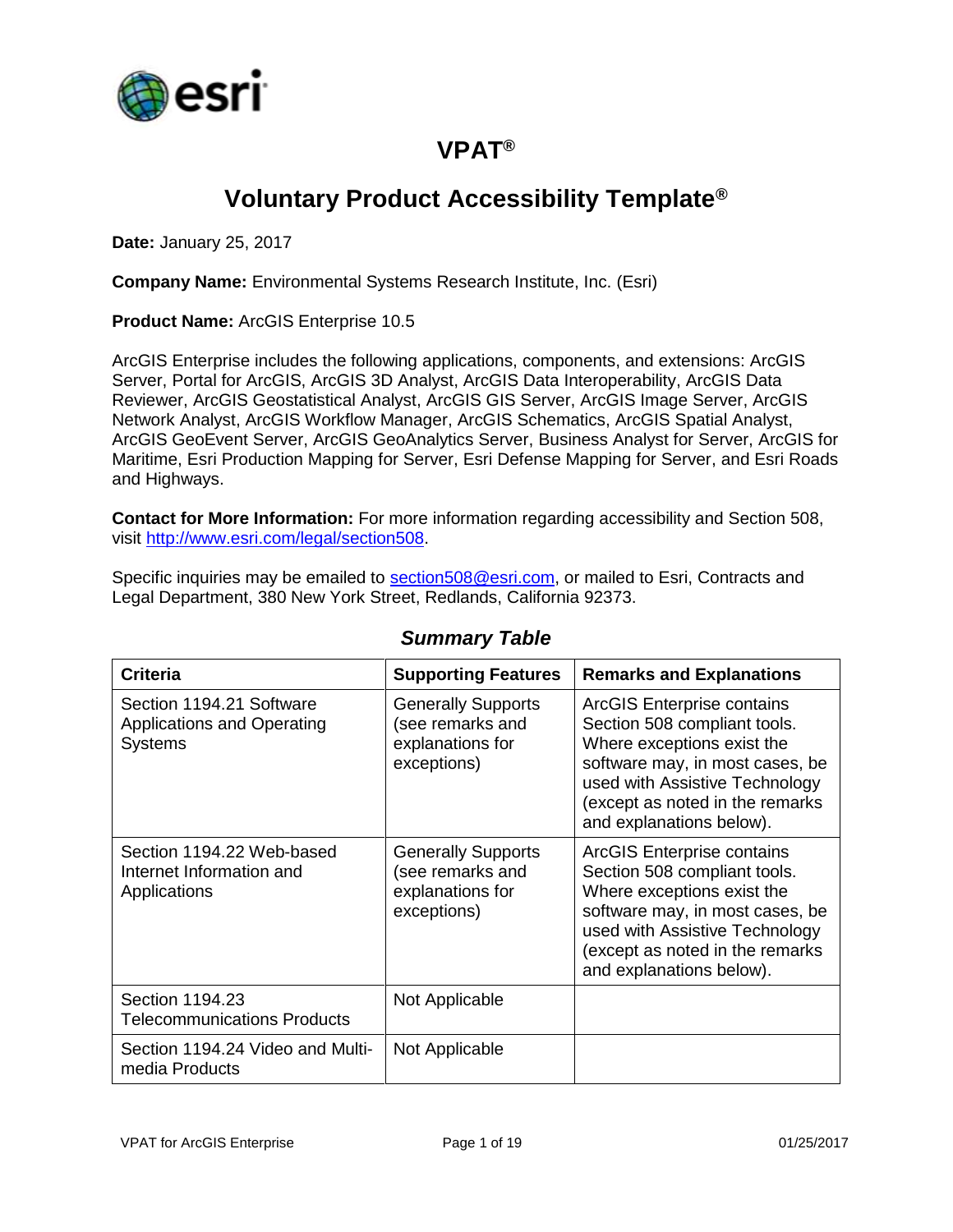| Section 1194.25 Self-Contained,<br><b>Closed Products</b> | Not Applicable                                                                   |                                            |
|-----------------------------------------------------------|----------------------------------------------------------------------------------|--------------------------------------------|
| Section 1194.26 Desktop and<br><b>Portable Computers</b>  | Not Applicable                                                                   |                                            |
| Section 1194.31 Functional<br>Performance Criteria        | <b>Generally Supports</b><br>(see remarks and<br>explanations for<br>exceptions) | See the remarks and<br>explanations below. |
| Section 1194.41 Information,<br>Documentation and Support | <b>Supports</b>                                                                  | See the remarks and<br>explanations below. |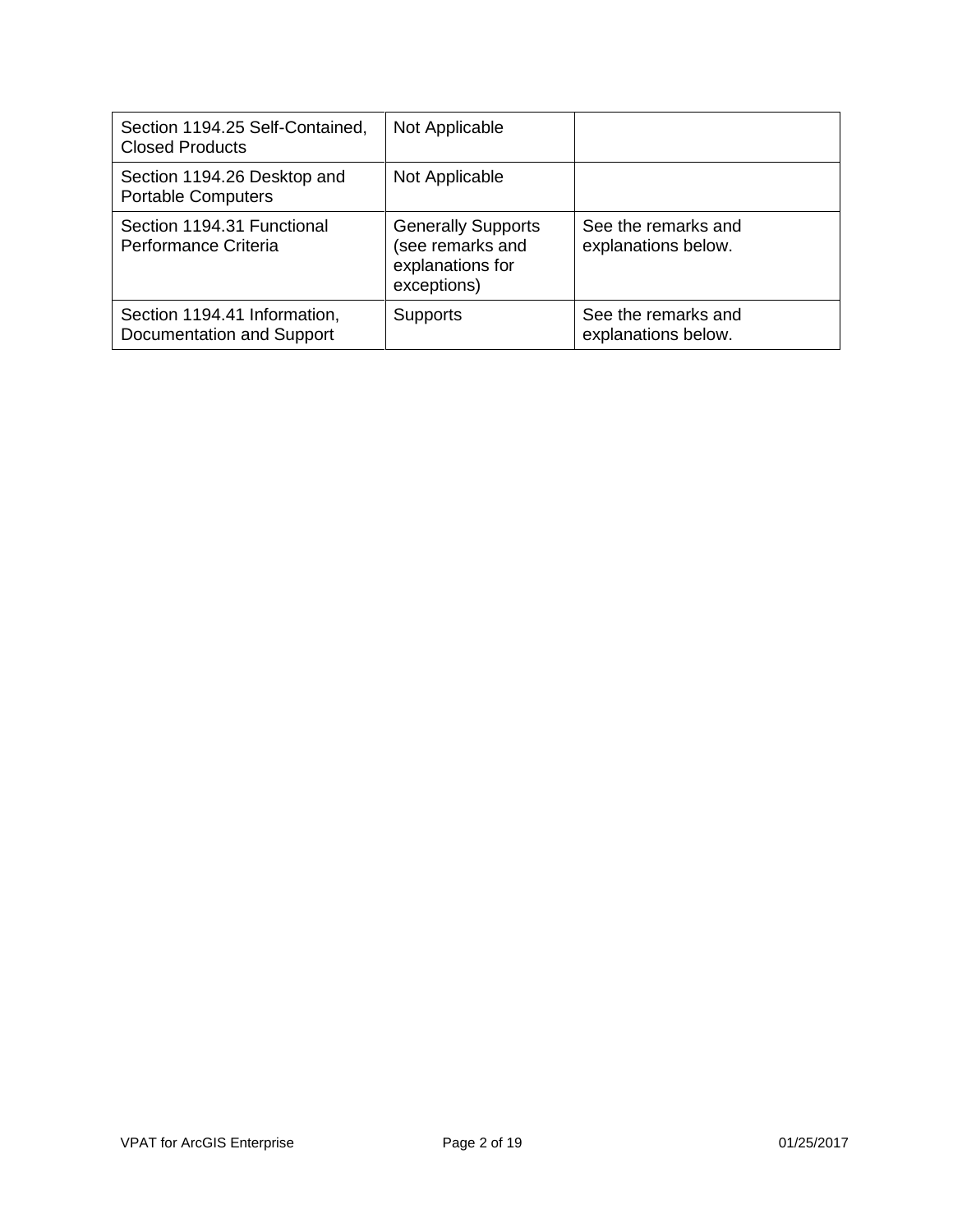| <b>Criteria</b>                                                                                                                                                                                                                                                                                                                                                                                                                                                                                                                                                                                         | <b>Supporting Features</b> | <b>Remarks and Explanations</b>                                                                                                                                                    |
|---------------------------------------------------------------------------------------------------------------------------------------------------------------------------------------------------------------------------------------------------------------------------------------------------------------------------------------------------------------------------------------------------------------------------------------------------------------------------------------------------------------------------------------------------------------------------------------------------------|----------------------------|------------------------------------------------------------------------------------------------------------------------------------------------------------------------------------|
| (a) When software is designed to<br>run on a system that has a<br>keyboard, product functions shall<br>be executable from a keyboard<br>where the function itself or the<br>result of performing a function<br>can be discerned textually.                                                                                                                                                                                                                                                                                                                                                              | <b>Supports</b>            | ArcGIS Enterprise uses web<br>browsers to host the dialogs and<br>interfaces, any keyboard or<br>device interaction is governed<br>by the support of the browser<br>and web pages. |
| (b) Applications shall not disrupt<br>or disable activated features of<br>other products that are identified<br>as accessibility features, where<br>those features are developed and<br>documented according to<br>industry standards. Applications<br>also shall not disrupt or disable<br>activated features of any<br>operating system that are<br>identified as accessibility features<br>where the application<br>programming interface for those<br>accessibility features has been<br>documented by the manufacturer<br>of the operating system and is<br>available to the product<br>developer. | <b>Supports</b>            |                                                                                                                                                                                    |
| (c) A well-defined on-screen<br>indication of the current focus<br>shall be provided that moves<br>among interactive interface<br>elements as the input focus<br>changes. The focus shall be<br>programmatically exposed so<br>that Assistive Technology can<br>track focus and focus changes.                                                                                                                                                                                                                                                                                                          | <b>Supports</b>            | ArcGIS Enterprise uses web<br>browsers to host the dialogs and<br>interfaces, any keyboard or<br>device interaction is governed<br>by the support of the browser<br>and web pages. |
| (d) Sufficient information about a<br>user interface element including<br>the identity, operation and state<br>of the element shall be available<br>to Assistive Technology. When<br>an image represents a program<br>element, the information<br>conveyed by the image must also<br>be available in text.                                                                                                                                                                                                                                                                                              | <b>Supports</b>            |                                                                                                                                                                                    |
| (e) When bitmap images are<br>used to identify controls, status                                                                                                                                                                                                                                                                                                                                                                                                                                                                                                                                         | <b>Supports</b>            | ArcGIS Enterprise uses web<br>browsers to host the dialogs and                                                                                                                     |

*Section 1194.21 Software Applications and Operating Systems – Detail*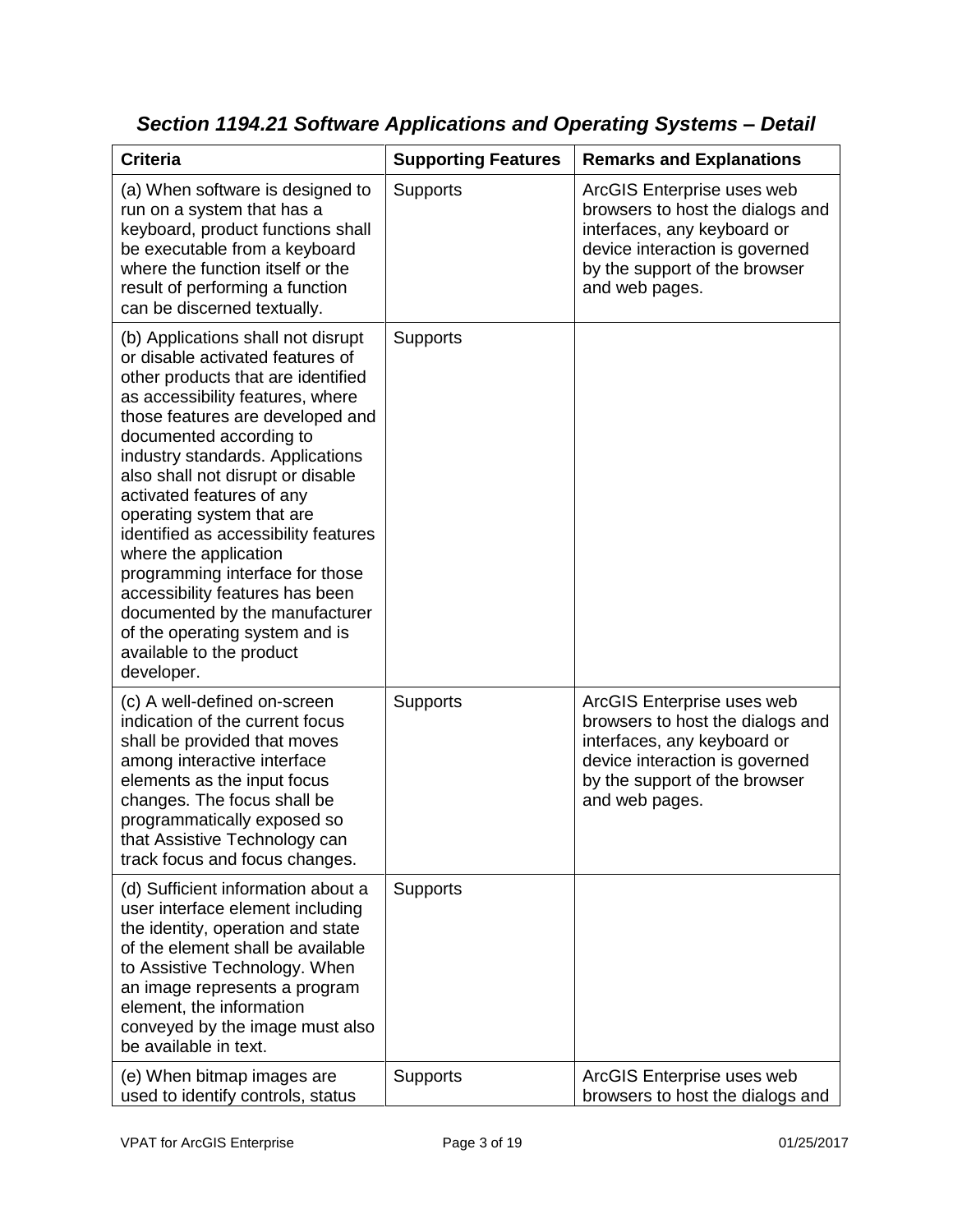| indicators, or other programmatic<br>elements, the meaning assigned<br>to those images shall be<br>consistent throughout an<br>application's performance.                                                                                                           |                                                                      | interfaces, any keyboard or<br>device interaction is governed<br>by the support of the browser<br>and web pages.                                                                   |
|---------------------------------------------------------------------------------------------------------------------------------------------------------------------------------------------------------------------------------------------------------------------|----------------------------------------------------------------------|------------------------------------------------------------------------------------------------------------------------------------------------------------------------------------|
| (f) Textual information shall be<br>provided through operating<br>system functions for displaying<br>text. The minimum information<br>that shall be made available is<br>text content, text input caret<br>location, and text attributes.                           | <b>Supports</b>                                                      | ArcGIS Enterprise uses web<br>browsers to host the dialogs and<br>interfaces, any keyboard or<br>device interaction is governed<br>by the support of the browser<br>and web pages. |
| (g) Applications shall not override<br>user selected contrast and color<br>selections and other individual<br>display attributes.                                                                                                                                   | <b>Supports</b>                                                      |                                                                                                                                                                                    |
| (h) When animation is displayed,<br>the information shall be<br>displayable in at least one non-<br>animated presentation mode at<br>the option of the user.                                                                                                        | <b>Supports</b>                                                      |                                                                                                                                                                                    |
| (i) Color coding shall not be used<br>as the only means of conveying<br>information, indicating an action,<br>prompting a response, or<br>distinguishing a visual element.                                                                                          | <b>Supports</b>                                                      |                                                                                                                                                                                    |
| (j) When a product permits a user<br>to adjust color and contrast<br>settings, a variety of color<br>selections capable of producing a<br>range of contrast levels shall be<br>provided.                                                                            | <b>Supports</b>                                                      |                                                                                                                                                                                    |
| (k) Software shall not use<br>flashing or blinking text, objects,<br>or other elements having a flash<br>or blink frequency greater than 2<br>Hz and lower than 55 Hz.                                                                                              | Supports                                                             |                                                                                                                                                                                    |
| (I) When electronic forms are<br>used, the form shall allow people<br>using Assistive Technology to<br>access the information, field<br>elements, and functionality<br>required for completion and<br>submission of the form, including<br>all directions and cues. | Supports when<br>combined with<br>compatible Assistive<br>Technology |                                                                                                                                                                                    |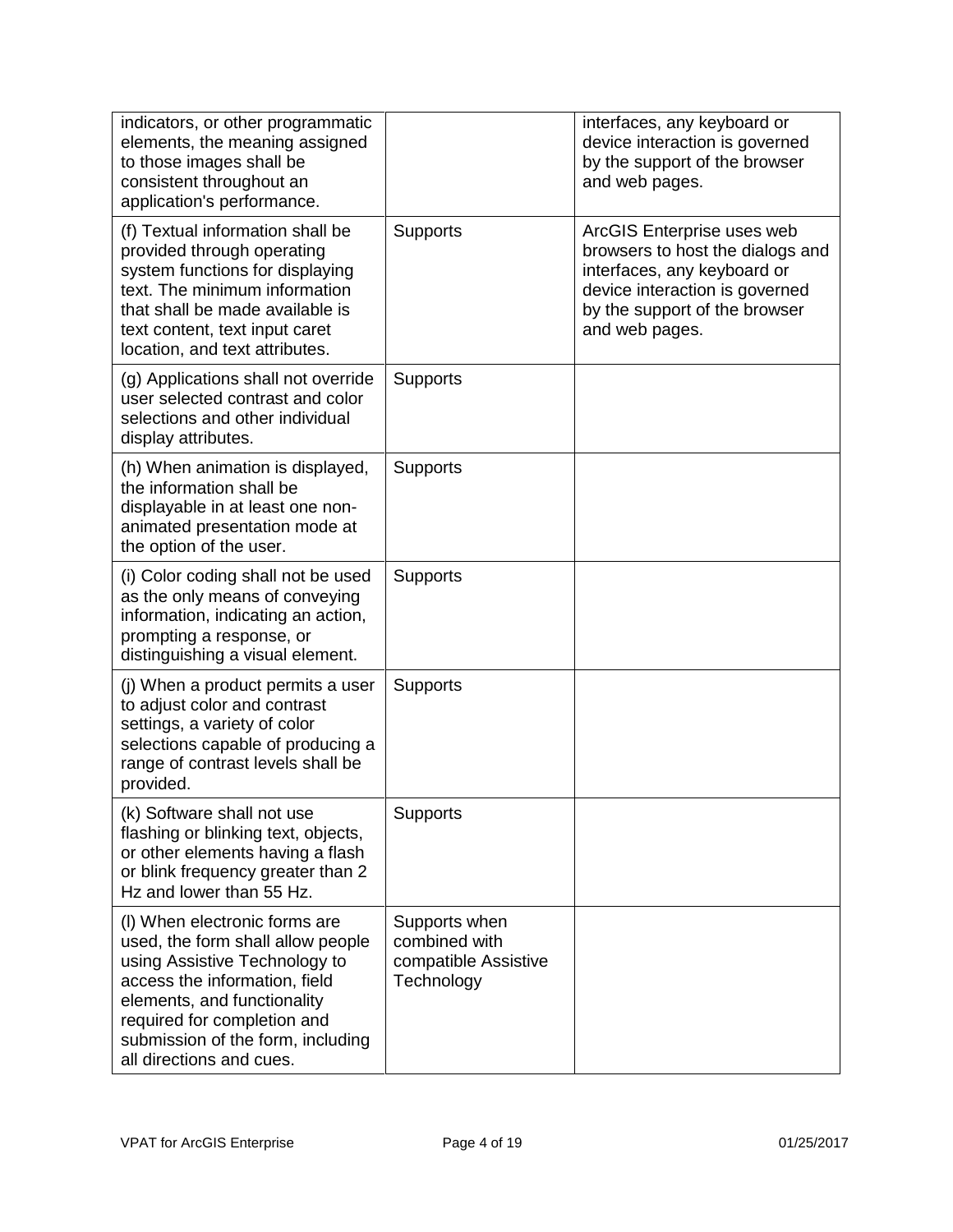| <b>Criteria</b>                                                                                                                                              | <b>Supporting Features</b>         | <b>Remarks and Explanations</b>                                                                                                                                                                                                                                                                                                                                                                                                                                                                                                                                                  |
|--------------------------------------------------------------------------------------------------------------------------------------------------------------|------------------------------------|----------------------------------------------------------------------------------------------------------------------------------------------------------------------------------------------------------------------------------------------------------------------------------------------------------------------------------------------------------------------------------------------------------------------------------------------------------------------------------------------------------------------------------------------------------------------------------|
| (a) A text equivalent for every<br>non-text element shall be<br>provided (e.g., via "alt",<br>"longdesc", or in element<br>content).                         | Supports with<br><b>Exceptions</b> | Most controls provide 'alt' text<br>but some do not given the<br>inherent nature of geographic<br>information systems (GIS)<br>software, mapping software,<br>and/or general limits on the<br>framework or technology.<br>Note: ArcGIS Enterprise<br>contains geographic information<br>system (GIS) technology that<br>captures, manages, and<br>analyzes data through digital<br>maps. Some GIS functions<br>(such as drawing lines on a<br>digital map) cannot be<br>represented with text equivalent<br>and, therefore, no text<br>equivalent exists for these<br>functions. |
| (b) Equivalent alternatives for any<br>multimedia presentation shall be<br>synchronized with the<br>presentation.                                            | Not Applicable                     |                                                                                                                                                                                                                                                                                                                                                                                                                                                                                                                                                                                  |
| (c) Web pages shall be designed<br>so that all information conveyed<br>with color is also available<br>without color, for example from<br>context or markup. | Not Applicable                     |                                                                                                                                                                                                                                                                                                                                                                                                                                                                                                                                                                                  |
| (d) Documents shall be<br>organized so they are readable<br>without requiring an associated<br>style sheet.                                                  | Not Applicable                     |                                                                                                                                                                                                                                                                                                                                                                                                                                                                                                                                                                                  |
| (e) Redundant text links shall be<br>provided for each active region of<br>a server-side image map.                                                          | Supports with<br><b>Exceptions</b> | Most controls support redundant<br>text links but some do not given<br>the inherent nature of GIS<br>software, mapping software,<br>and/or general limits on the<br>framework or technology.<br>Note: ArcGIS Enterprise<br>contains geographic information<br>system (GIS) technology that<br>captures, manages, and                                                                                                                                                                                                                                                             |

*Section 1194.22 Web-based Internet Information and Applications – Detail*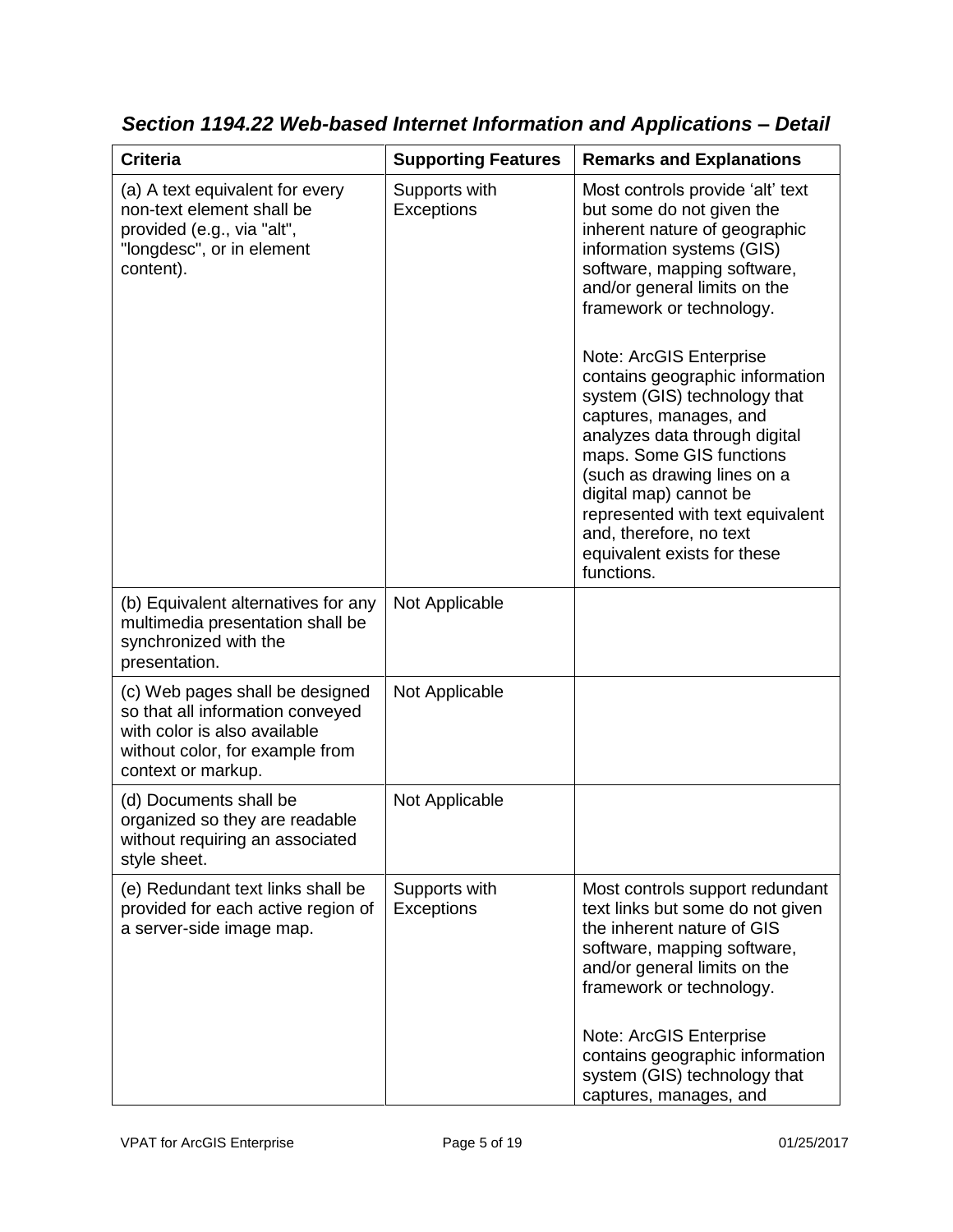|                                                                                                                                                                                                                                                                                                                             |                                    | analyzes data through digital<br>maps. Some aspects of a digital<br>map or of GIS software are<br>inherently visual/graphical and<br>cannot be adequately<br>represented in text.                                                                                                                              |
|-----------------------------------------------------------------------------------------------------------------------------------------------------------------------------------------------------------------------------------------------------------------------------------------------------------------------------|------------------------------------|----------------------------------------------------------------------------------------------------------------------------------------------------------------------------------------------------------------------------------------------------------------------------------------------------------------|
| (f) Client-side image maps shall<br>be provided instead of server-<br>side image maps except where<br>the regions cannot be defined<br>with an available geometric<br>shape.                                                                                                                                                | <b>Supports</b>                    |                                                                                                                                                                                                                                                                                                                |
| (g) Row and column headers<br>shall be identified for data tables.                                                                                                                                                                                                                                                          | <b>Supports</b>                    |                                                                                                                                                                                                                                                                                                                |
| (h) Markup shall be used to<br>associate data cells and header<br>cells for data tables that have two<br>or more logical levels of row or<br>column headers.                                                                                                                                                                | <b>Supports</b>                    |                                                                                                                                                                                                                                                                                                                |
| (i) Frames shall be titled with text<br>that facilitates frame identification<br>and navigation.                                                                                                                                                                                                                            | Not Applicable                     |                                                                                                                                                                                                                                                                                                                |
| (j) Pages shall be designed to<br>avoid causing the screen to<br>flicker with a frequency greater<br>than 2 Hz and lower than 55 Hz.                                                                                                                                                                                        | <b>Supports</b>                    |                                                                                                                                                                                                                                                                                                                |
| (k) A text-only page, with<br>equivalent information or<br>functionality, shall be provided to<br>make a web site comply with the<br>provisions of this part, when<br>compliance cannot be<br>accomplished in any other way.<br>The content of the text-only page<br>shall be updated whenever the<br>primary page changes. | Not Applicable                     | <b>ArcGIS Enterprise contains</b><br>geographic information system<br>(GIS) technology that captures,<br>manages, and analyzes<br>information through digital maps.<br>Some aspects of a digital map<br>or of GIS software are inherently<br>visual/graphical and cannot be<br>adequately represented in text. |
| (I) When pages utilize scripting<br>languages to display content, or<br>to create interface elements, the<br>information provided by the script<br>shall be identified with functional<br>text that can be read by Assistive<br>Technology.                                                                                 | Supports with<br><b>Exceptions</b> |                                                                                                                                                                                                                                                                                                                |
| (m) When a web page requires<br>that an applet, plug-in or other<br>application be present on the                                                                                                                                                                                                                           | Not Applicable                     |                                                                                                                                                                                                                                                                                                                |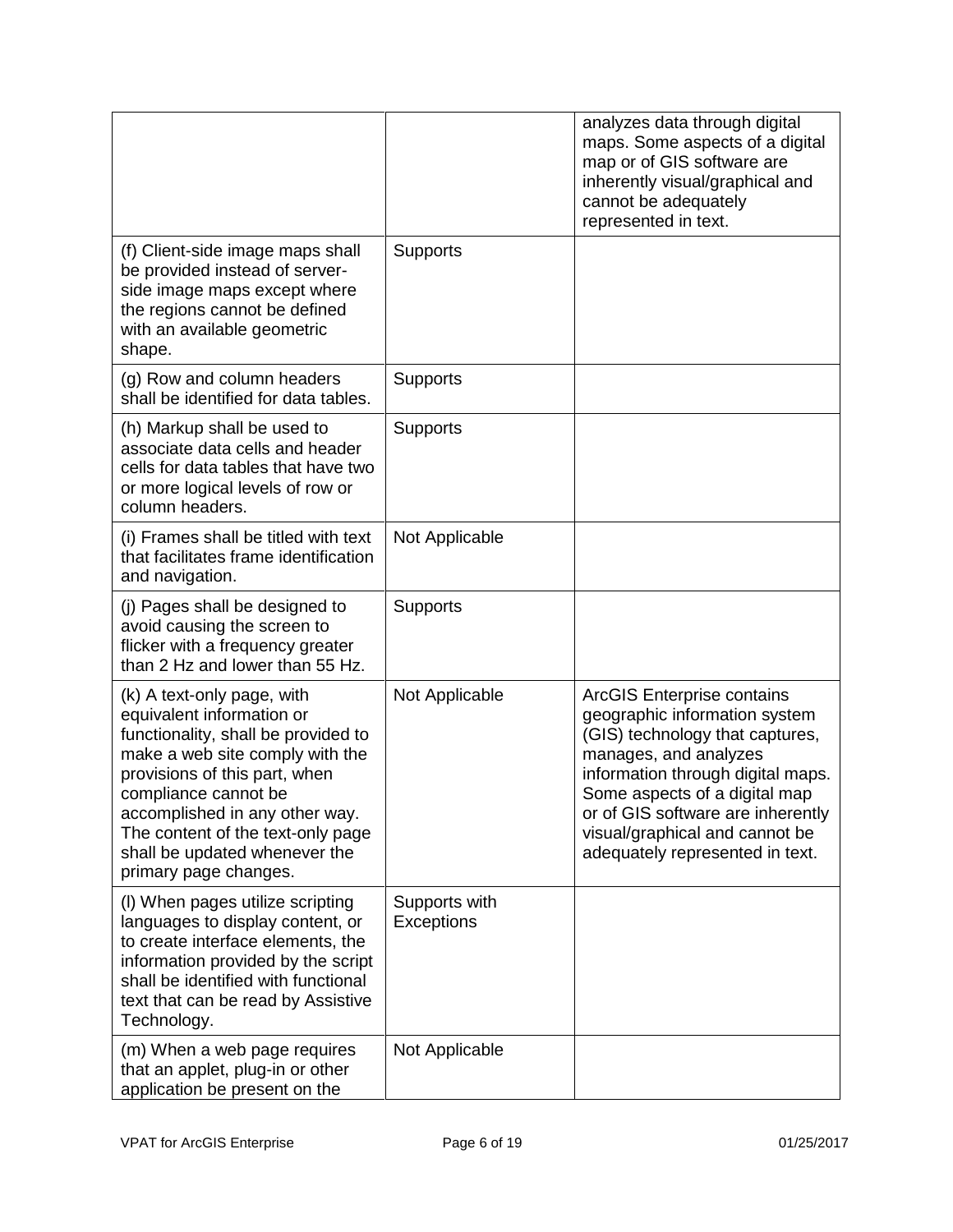| client system to interpret page<br>content, the page must provide a<br>link to a plug-in or applet that<br>complies with $§1194.21(a)$<br>through (I).                                                                                                                                              |                |  |
|-----------------------------------------------------------------------------------------------------------------------------------------------------------------------------------------------------------------------------------------------------------------------------------------------------|----------------|--|
| (n) When electronic forms are<br>designed to be completed on-<br>line, the form shall allow people<br>using Assistive Technology to<br>access the information, field<br>elements, and functionality<br>required for completion and<br>submission of the form, including<br>all directions and cues. | Not Applicable |  |
| (o) A method shall be provided<br>that permits users to skip<br>repetitive navigation links.                                                                                                                                                                                                        | Not Applicable |  |
| (p) When a timed response is<br>required, the user shall be alerted<br>and given sufficient time to<br>indicate more time is required.                                                                                                                                                              | Not Applicable |  |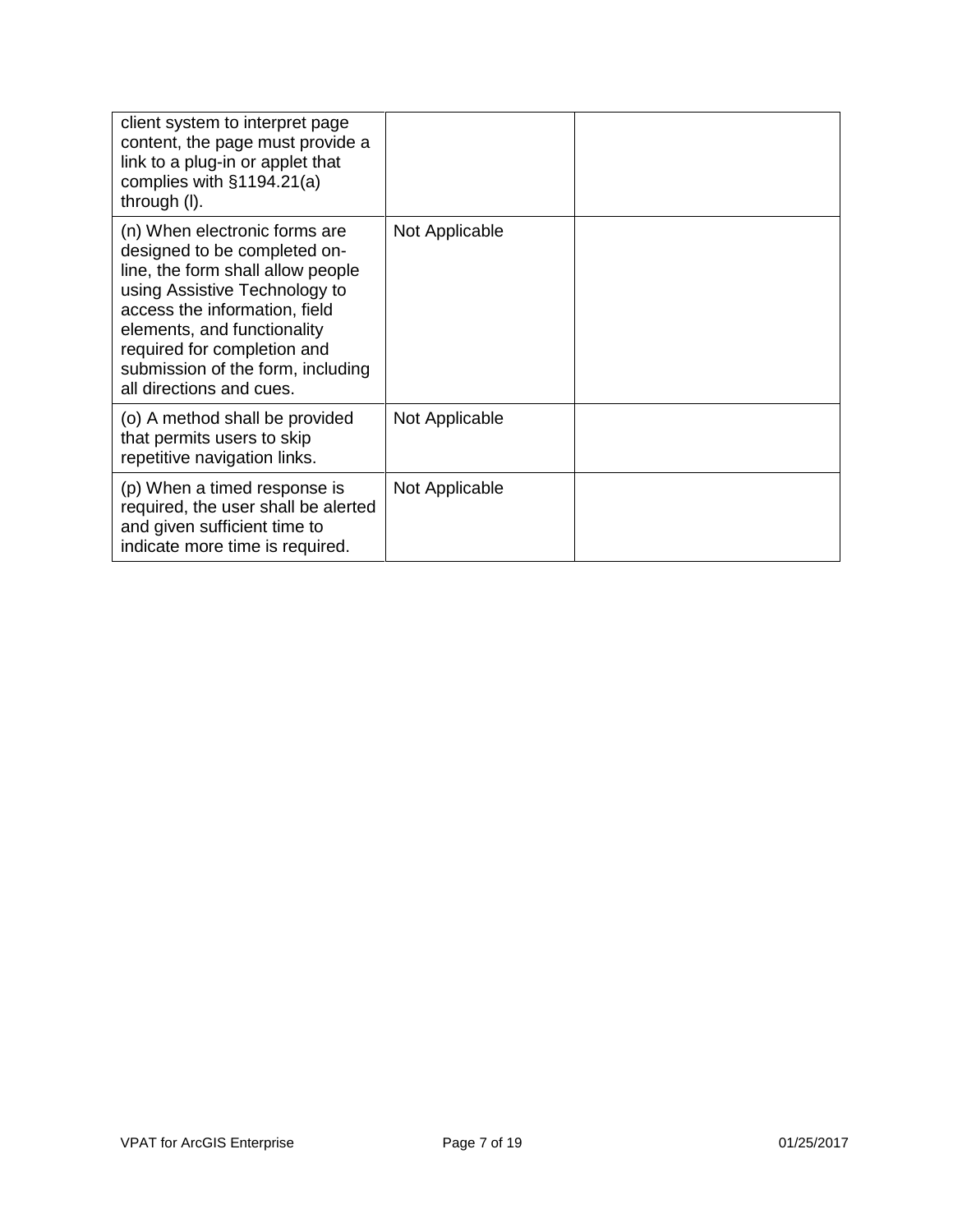| <b>Criteria</b>                                                                                                                                                                                                                                                                                                                                                       | <b>Supporting Features</b> | <b>Remarks and Explanations</b> |
|-----------------------------------------------------------------------------------------------------------------------------------------------------------------------------------------------------------------------------------------------------------------------------------------------------------------------------------------------------------------------|----------------------------|---------------------------------|
| (a) Telecommunications products<br>or systems which provide a<br>function allowing voice<br>communication and which do not<br>themselves provide a TTY<br>functionality shall provide a<br>standard non-acoustic<br>connection point for TTYs.<br>Microphones shall be capable of<br>being turned on and off to allow<br>the user to intermix speech with<br>TTY use. | Not Applicable             |                                 |
| (b) Telecommunications products<br>which include voice<br>communication functionality shall<br>support all commonly used cross-<br>manufacturer non-proprietary<br>standard TTY signal protocols.                                                                                                                                                                     | Not Applicable             |                                 |
| (c) Voice mail, auto-attendant,<br>and interactive voice response<br>telecommunications systems<br>shall be usable by TTY users<br>with their TTYs.                                                                                                                                                                                                                   | Not Applicable             |                                 |
| (d) Voice mail, messaging, auto-<br>attendant, and interactive voice<br>response telecommunications<br>systems that require a response<br>from a user within a time interval,<br>shall give an alert when the time<br>interval is about to run out, and<br>shall provide sufficient time for<br>the user to indicate more time is<br>required.                        | Not Applicable             |                                 |
| (e) Where provided, caller<br>identification and similar<br>telecommunications functions<br>shall also be available for users<br>of TTYs, and for users who<br>cannot see displays.                                                                                                                                                                                   | Not Applicable             |                                 |
| (f) For transmitted voice signals,<br>telecommunications products<br>shall provide a gain adjustable up<br>to a minimum of 20 dB. For<br>incremental volume control, at                                                                                                                                                                                               | Not Applicable             |                                 |

### *Section 1194.23 Telecommunications Products – Detail*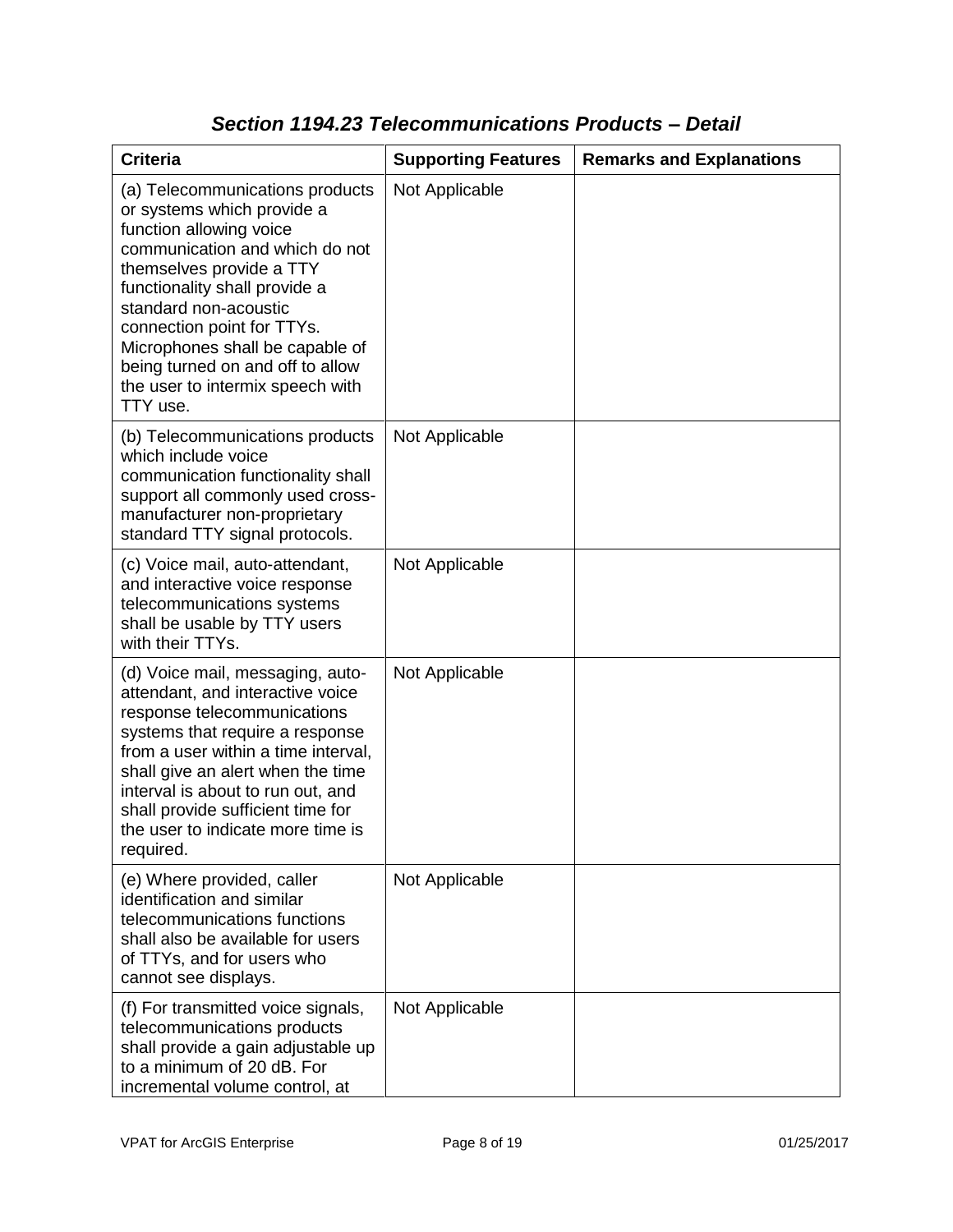| least one intermediate step of 12<br>dB of gain shall be provided.                                                                                                                                                                                                                                                                                                                                                                                                                                                   |                |  |
|----------------------------------------------------------------------------------------------------------------------------------------------------------------------------------------------------------------------------------------------------------------------------------------------------------------------------------------------------------------------------------------------------------------------------------------------------------------------------------------------------------------------|----------------|--|
| (g) If the telecommunications<br>product allows a user to adjust<br>the receive volume, a function<br>shall be provided to automatically<br>reset the volume to the default<br>level after every use.                                                                                                                                                                                                                                                                                                                | Not Applicable |  |
| (h) Where a telecommunications<br>product delivers output by an<br>audio transducer which is<br>normally held up to the ear, a<br>means for effective magnetic<br>wireless coupling to hearing<br>technologies shall be provided.                                                                                                                                                                                                                                                                                    | Not Applicable |  |
| (i) Interference to hearing<br>technologies (including hearing<br>aids, cochlear implants, and<br>assistive listening devices) shall<br>be reduced to the lowest possible<br>level that allows a user of hearing<br>technologies to utilize the<br>telecommunications product.                                                                                                                                                                                                                                       | Not Applicable |  |
| (i) Products that transmit or<br>conduct information or<br>communication, shall pass<br>through cross-manufacturer, non-<br>proprietary, industry-standard<br>codes, translation protocols,<br>formats or other information<br>necessary to provide the<br>information or communication in<br>a usable format. Technologies<br>which use encoding, signal<br>compression, format<br>transformation, or similar<br>techniques shall not remove<br>information needed for access or<br>shall restore it upon delivery. | Not Applicable |  |
| (k)(1) Products which have<br>mechanically operated controls<br>or keys shall comply with the<br>following: Controls and Keys<br>shall be tactilely discernible<br>without activating the controls or<br>keys.                                                                                                                                                                                                                                                                                                       | Not Applicable |  |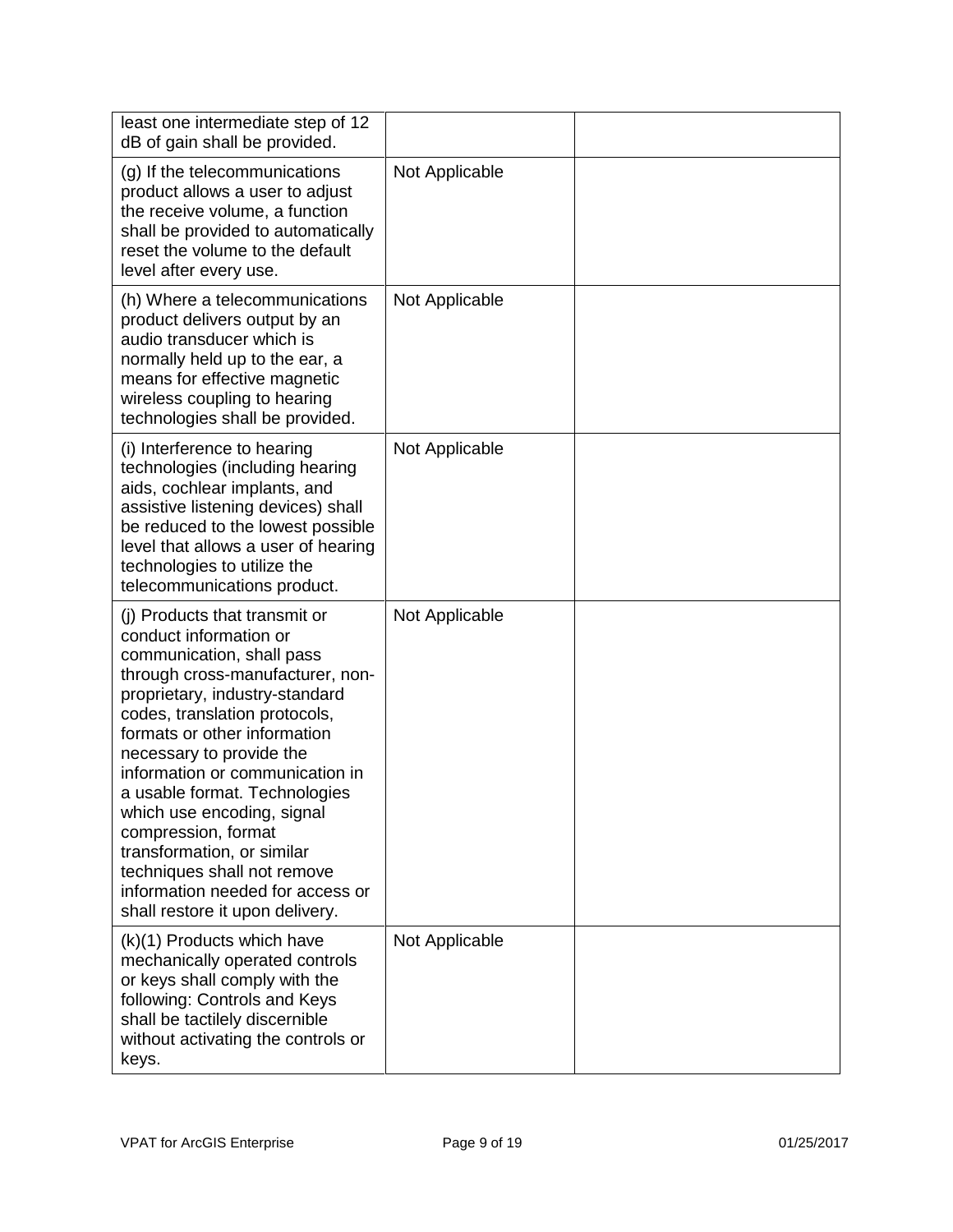| (k)(2) Products which have<br>mechanically operated controls<br>or keys shall comply with the<br>following: Controls and Keys<br>shall be operable with one hand<br>and shall not require tight<br>grasping, pinching, twisting of the<br>wrist. The force required to<br>activate controls and keys shall<br>be 5 lbs. (22.2N) maximum. |                |  |
|------------------------------------------------------------------------------------------------------------------------------------------------------------------------------------------------------------------------------------------------------------------------------------------------------------------------------------------|----------------|--|
| (k)(3) Products which have<br>mechanically operated controls<br>or keys shall comply with the<br>following: If key repeat is<br>supported, the delay before<br>repeat shall be adjustable to at<br>least 2 seconds. Key repeat rate<br>shall be adjustable to 2 seconds<br>per character.                                                | Not Applicable |  |
| $(k)(4)$ Products which have<br>mechanically operated controls<br>or keys shall comply with the<br>following: The status of all locking<br>or toggle controls or keys shall be<br>visually discernible, and<br>discernible either through touch<br>or sound.                                                                             | Not Applicable |  |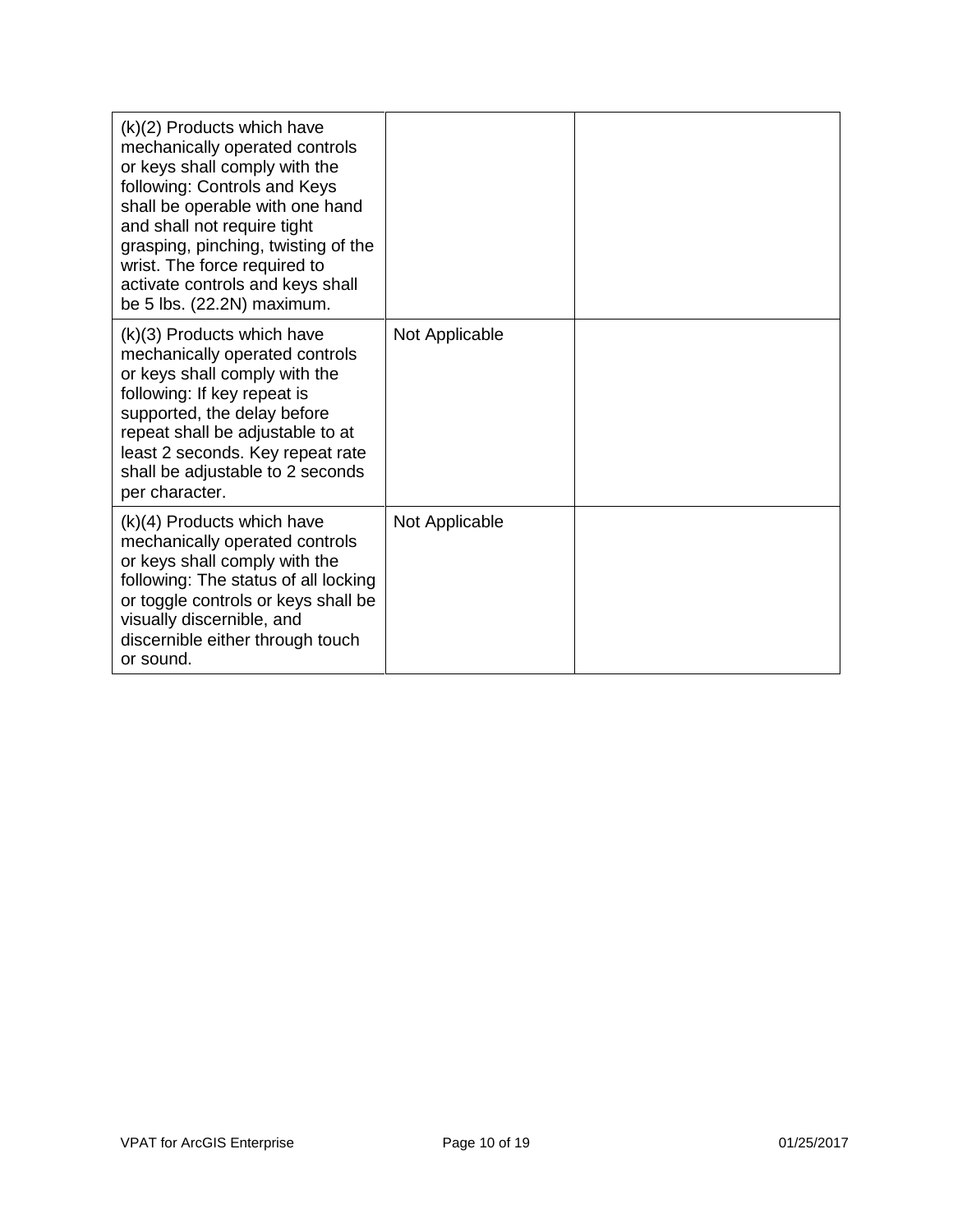| <b>Criteria</b>                                                                                                                                                                                                                                                                                                                                                                                                                                                                                                                                                                                                                                                                                                                                                                                                                                                                                                                                                           | <b>Supporting Features</b> | <b>Remarks and Explanations</b> |
|---------------------------------------------------------------------------------------------------------------------------------------------------------------------------------------------------------------------------------------------------------------------------------------------------------------------------------------------------------------------------------------------------------------------------------------------------------------------------------------------------------------------------------------------------------------------------------------------------------------------------------------------------------------------------------------------------------------------------------------------------------------------------------------------------------------------------------------------------------------------------------------------------------------------------------------------------------------------------|----------------------------|---------------------------------|
| a) All analog television displays<br>13 inches and larger, and<br>computer equipment that<br>includes analog television<br>receiver or display circuitry, shall<br>be equipped with caption<br>decoder circuitry which<br>appropriately receives, decodes,<br>and displays closed captions<br>from broadcast, cable, videotape,<br>and DVD signals. As soon as<br>practicable, but not later than<br>July 1, 2002, widescreen digital<br>television (DTV) displays<br>measuring at least 7.8 inches<br>vertically, DTV sets with<br>conventional displays measuring<br>at least 13 inches vertically, and<br>stand-alone DTV tuners, whether<br>or not they are marketed with<br>display screens, and computer<br>equipment that includes DTV<br>receiver or display circuitry, shall<br>be equipped with caption<br>decoder circuitry which<br>appropriately receives, decodes,<br>and displays closed captions<br>from broadcast, cable, videotape,<br>and DVD signals. | Not Applicable             |                                 |
| (b) Television tuners, including<br>tuner cards for use in computers,<br>shall be equipped with secondary<br>audio program playback circuitry.                                                                                                                                                                                                                                                                                                                                                                                                                                                                                                                                                                                                                                                                                                                                                                                                                            | Not Applicable             |                                 |
| (c) All training and informational<br>video and multimedia productions<br>which support the agency's<br>mission, regardless of format,<br>that contain speech or other<br>audio information necessary for<br>the comprehension of the<br>content, shall be open or closed<br>captioned.                                                                                                                                                                                                                                                                                                                                                                                                                                                                                                                                                                                                                                                                                   | Not Applicable             |                                 |
| (d) All training and informational<br>video and multimedia productions<br>which support the agency's                                                                                                                                                                                                                                                                                                                                                                                                                                                                                                                                                                                                                                                                                                                                                                                                                                                                      | Not Applicable             |                                 |

#### *Section 1194.24 Video and Multi-media Products – Detail*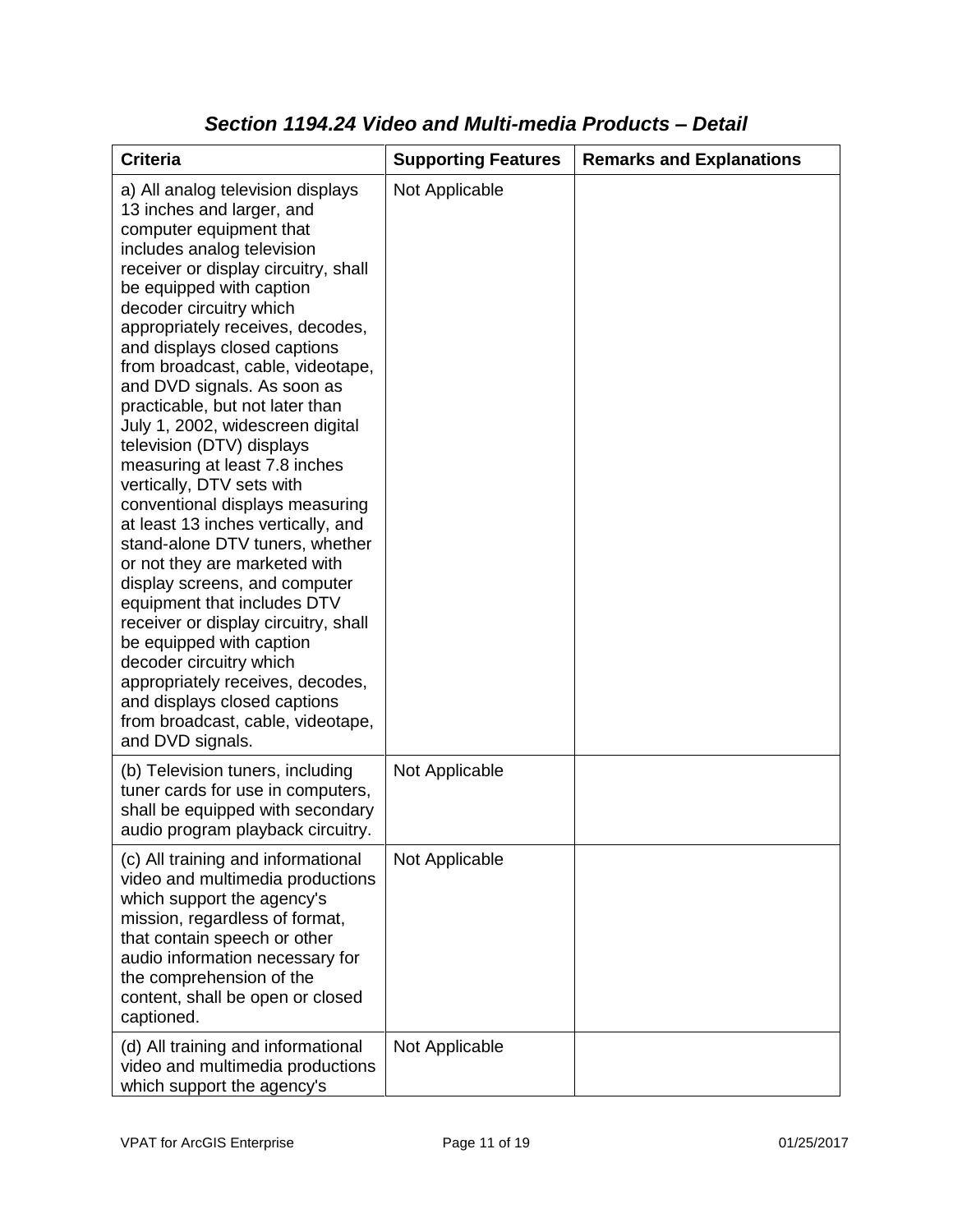| mission, regardless of format,<br>that contain visual information<br>necessary for the comprehension<br>of the content, shall be audio<br>described. |                |  |
|------------------------------------------------------------------------------------------------------------------------------------------------------|----------------|--|
| (e) Display or presentation of<br>alternate text presentation or<br>audio descriptions shall be user-<br>selectable unless permanent.                | Not Applicable |  |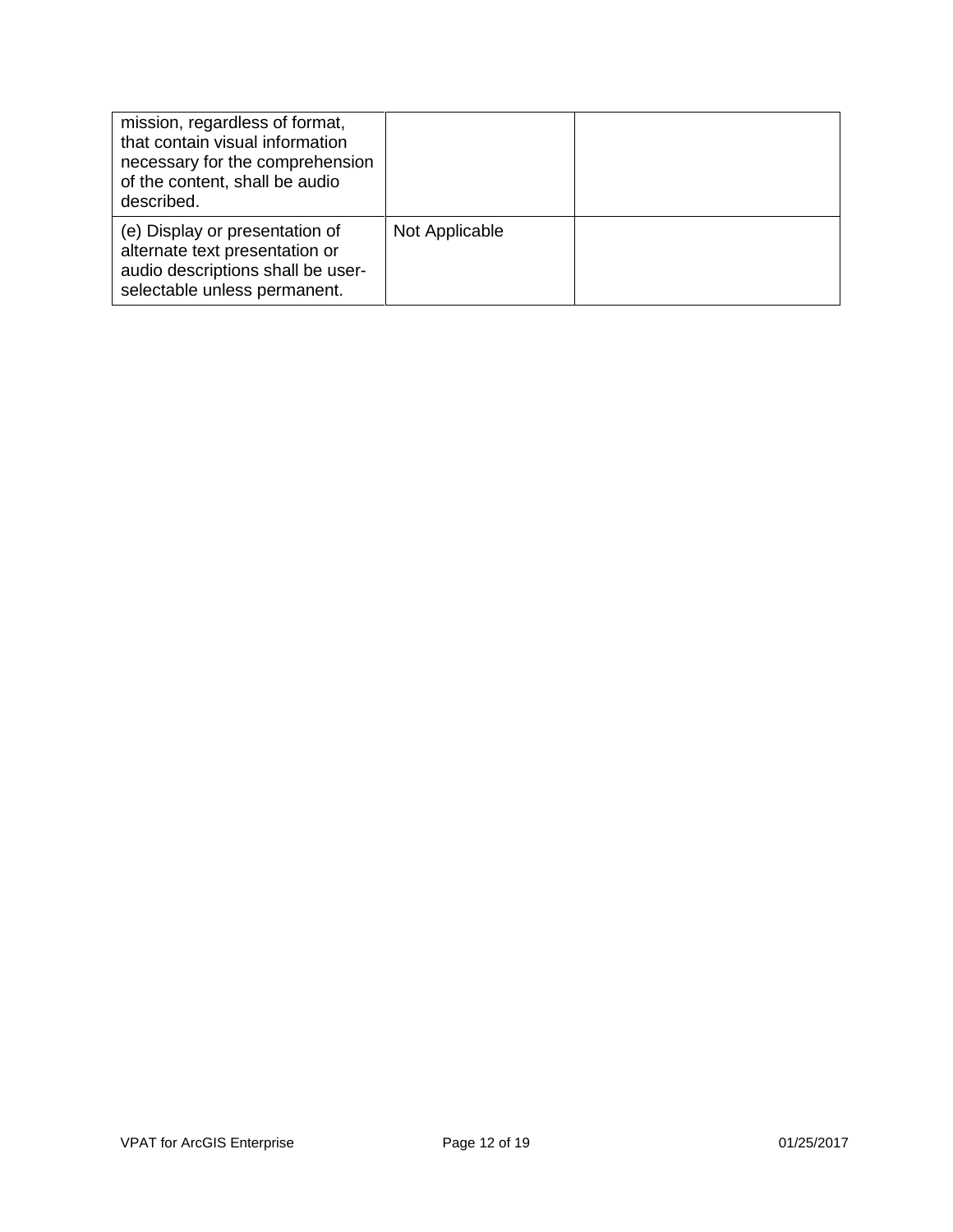### *Section 1194.25 Self-Contained, Closed Products – Detail*

| <b>Criteria</b>                                                                                                                                                                                                                                                                                                                                  | <b>Supporting Features</b> | <b>Remarks and Explanations</b> |
|--------------------------------------------------------------------------------------------------------------------------------------------------------------------------------------------------------------------------------------------------------------------------------------------------------------------------------------------------|----------------------------|---------------------------------|
| (a) Self contained products shall<br>be usable by people with<br>disabilities without requiring an<br>end-user to attach Assistive<br>Technology to the product.<br>Personal headsets for private<br>listening are not Assistive<br>Technology.                                                                                                  | Not Applicable             |                                 |
| (b) When a timed response is<br>required, the user shall be alerted<br>and given sufficient time to<br>indicate more time is required.                                                                                                                                                                                                           | Not Applicable             |                                 |
| (c) Where a product utilizes<br>touchscreens or contact-sensitive<br>controls, an input method shall<br>be provided that complies with<br>§1194.23 (k) (1) through (4).                                                                                                                                                                          | Not Applicable             |                                 |
| (d) When biometric forms of user<br>identification or control are used,<br>an alternative form of<br>identification or activation, which<br>does not require the user to<br>possess particular biological<br>characteristics, shall also be<br>provided.                                                                                         | Not Applicable             |                                 |
| (e) When products provide<br>auditory output, the audio signal<br>shall be provided at a standard<br>signal level through an industry<br>standard connector that will allow<br>for private listening. The product<br>must provide the ability to<br>interrupt, pause, and restart the<br>audio at any time.                                      | Not Applicable             |                                 |
| (f) When products deliver voice<br>output in a public area,<br>incremental volume control shall<br>be provided with output<br>amplification up to a level of at<br>least 65 dB. Where the ambient<br>noise level of the environment is<br>above 45 dB, a volume gain of at<br>least 20 dB above the ambient<br>level shall be user selectable. A | Not Applicable             |                                 |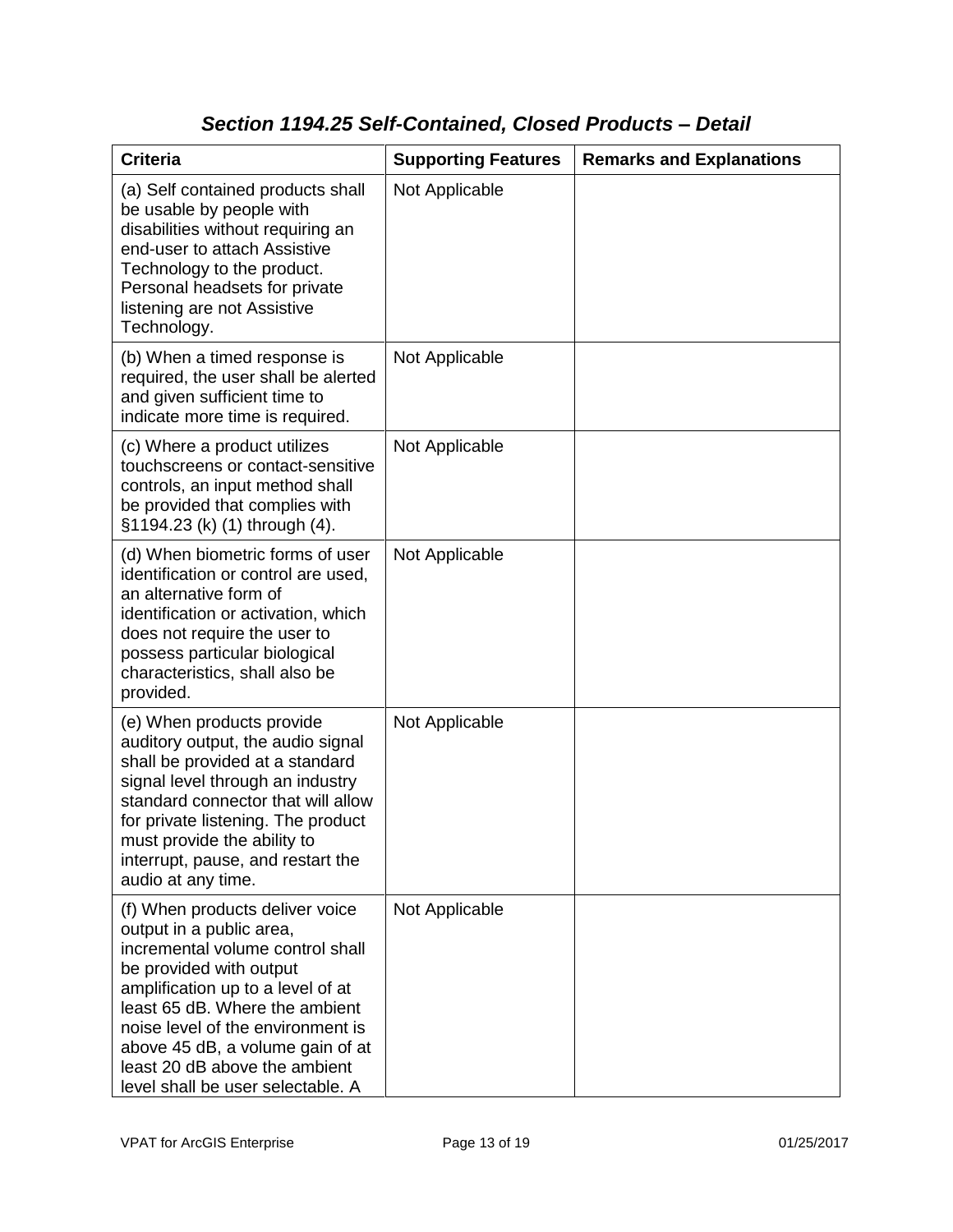| function shall be provided to<br>automatically reset the volume to<br>the default level after every use.                                                                                                                                                                                                                                                                                                                                                                                                                                                                          |                |  |
|-----------------------------------------------------------------------------------------------------------------------------------------------------------------------------------------------------------------------------------------------------------------------------------------------------------------------------------------------------------------------------------------------------------------------------------------------------------------------------------------------------------------------------------------------------------------------------------|----------------|--|
| (g) Color coding shall not be<br>used as the only means of<br>conveying information, indicating<br>an action, prompting a response,<br>or distinguishing a visual<br>element.                                                                                                                                                                                                                                                                                                                                                                                                     | Not Applicable |  |
| (h) When a product permits a<br>user to adjust color and contrast<br>settings, a range of color<br>selections capable of producing a<br>variety of contrast levels shall be<br>provided.                                                                                                                                                                                                                                                                                                                                                                                          | Not Applicable |  |
| (i) Products shall be designed to<br>avoid causing the screen to<br>flicker with a frequency greater<br>than 2 Hz and lower than 55 Hz.                                                                                                                                                                                                                                                                                                                                                                                                                                           | Not Applicable |  |
| (j) (1) Products which are<br>freestanding, non-portable, and<br>intended to be used in one<br>location and which have operable<br>controls shall comply with the<br>following: The position of any<br>operable control shall be<br>determined with respect to a<br>vertical plane, which is 48 inches<br>in length, centered on the<br>operable control, and at the<br>maximum protrusion of the<br>product within the 48 inch length<br>on products which are<br>freestanding, non-portable, and<br>intended to be used in one<br>location and which have operable<br>controls. | Not Applicable |  |
| (j)(2) Products which are<br>freestanding, non-portable, and<br>intended to be used in one<br>location and which have operable<br>controls shall comply with the<br>following: Where any operable<br>control is 10 inches or less<br>behind the reference plane, the<br>height shall be 54 inches<br>maximum and 15 inches                                                                                                                                                                                                                                                        | Not Applicable |  |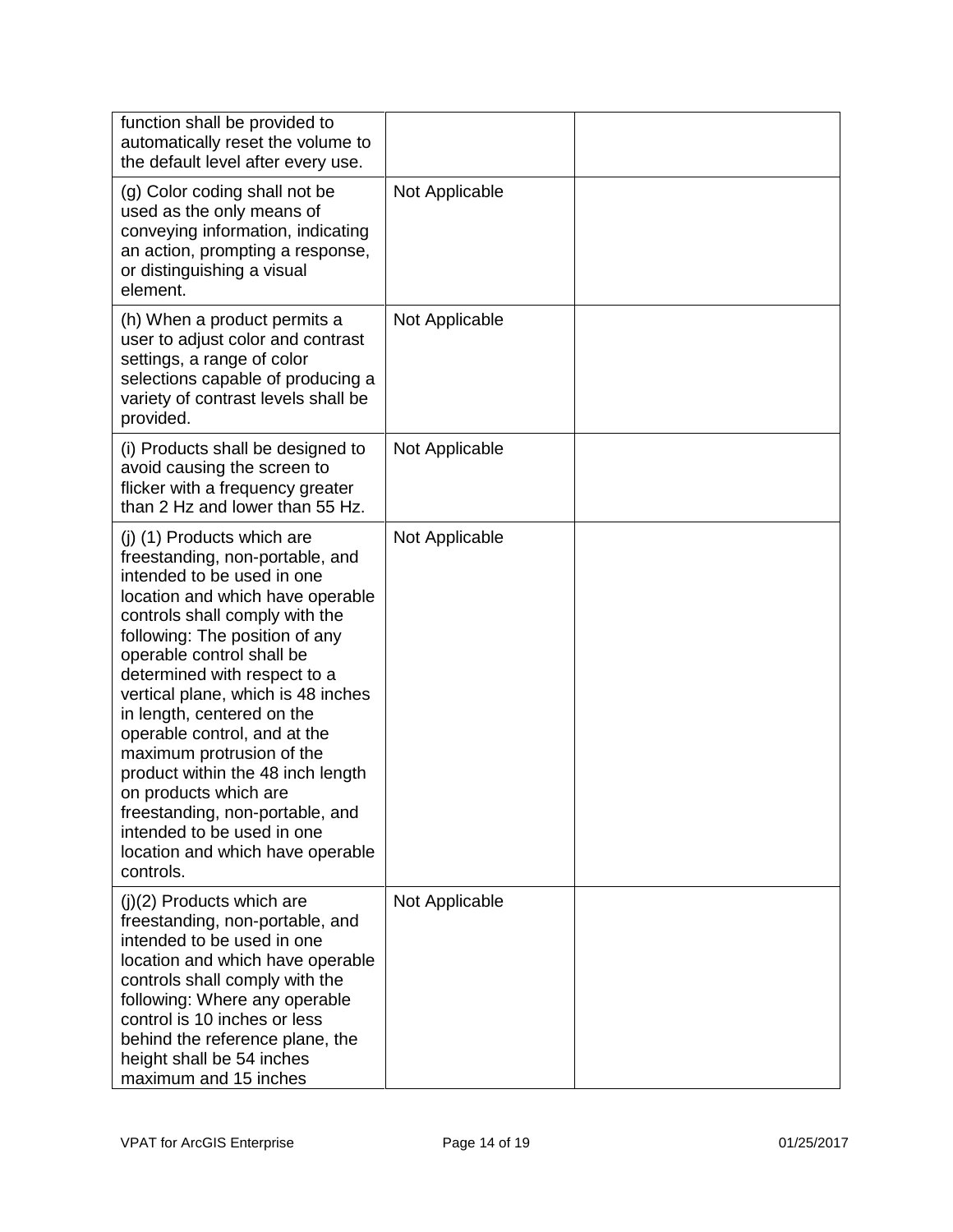| minimum above the floor.                                                                                                                                                                                                                                                                                                                                                                  |                |  |
|-------------------------------------------------------------------------------------------------------------------------------------------------------------------------------------------------------------------------------------------------------------------------------------------------------------------------------------------------------------------------------------------|----------------|--|
| $(j)(3)$ Products which are<br>freestanding, non-portable, and<br>intended to be used in one<br>location and which have operable<br>controls shall comply with the<br>following: Where any operable<br>control is more than 10 inches<br>and not more than 24 inches<br>behind the reference plane, the<br>height shall be 46 inches<br>maximum and 15 inches<br>minimum above the floor. | Not Applicable |  |
| $(i)(4)$ Products which are<br>freestanding, non-portable, and<br>intended to be used in one<br>location and which have operable<br>controls shall comply with the<br>following: Operable controls shall<br>not be more than 24 inches<br>behind the reference plane.                                                                                                                     | Not Applicable |  |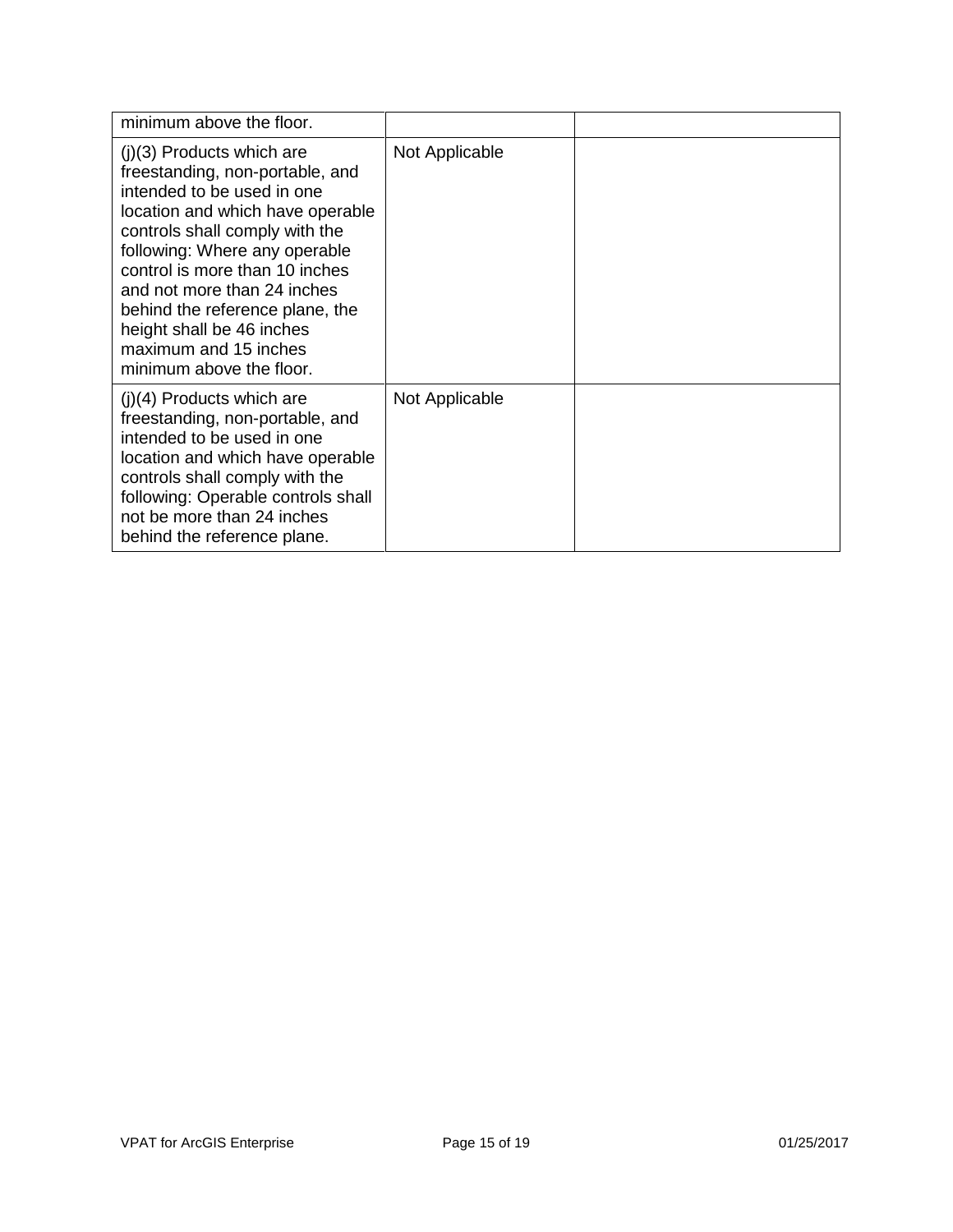| <b>Criteria</b>                                                                                                                                                                                                                                          | <b>Supporting Features</b> | <b>Remarks and Explanations</b> |
|----------------------------------------------------------------------------------------------------------------------------------------------------------------------------------------------------------------------------------------------------------|----------------------------|---------------------------------|
| (a) All mechanically operated<br>controls and keys shall comply<br>with §1194.23 (k) (1) through (4).                                                                                                                                                    | Not Applicable             |                                 |
| (b) If a product utilizes<br>touchscreens or touch-operated<br>controls, an input method shall<br>be provided that complies with<br>§1194.23 (k) (1) through (4).                                                                                        | Not Applicable             |                                 |
| (c) When biometric forms of user<br>identification or control are used,<br>an alternative form of<br>identification or activation, which<br>does not require the user to<br>possess particular biological<br>characteristics, shall also be<br>provided. | Not Applicable             |                                 |
| (d) Where provided, at least one<br>of each type of expansion slots,<br>ports and connectors shall<br>comply with publicly available<br>industry standards.                                                                                              | Not Applicable             |                                 |

# *Section 1194.26 Desktop and Portable Computers – Detail*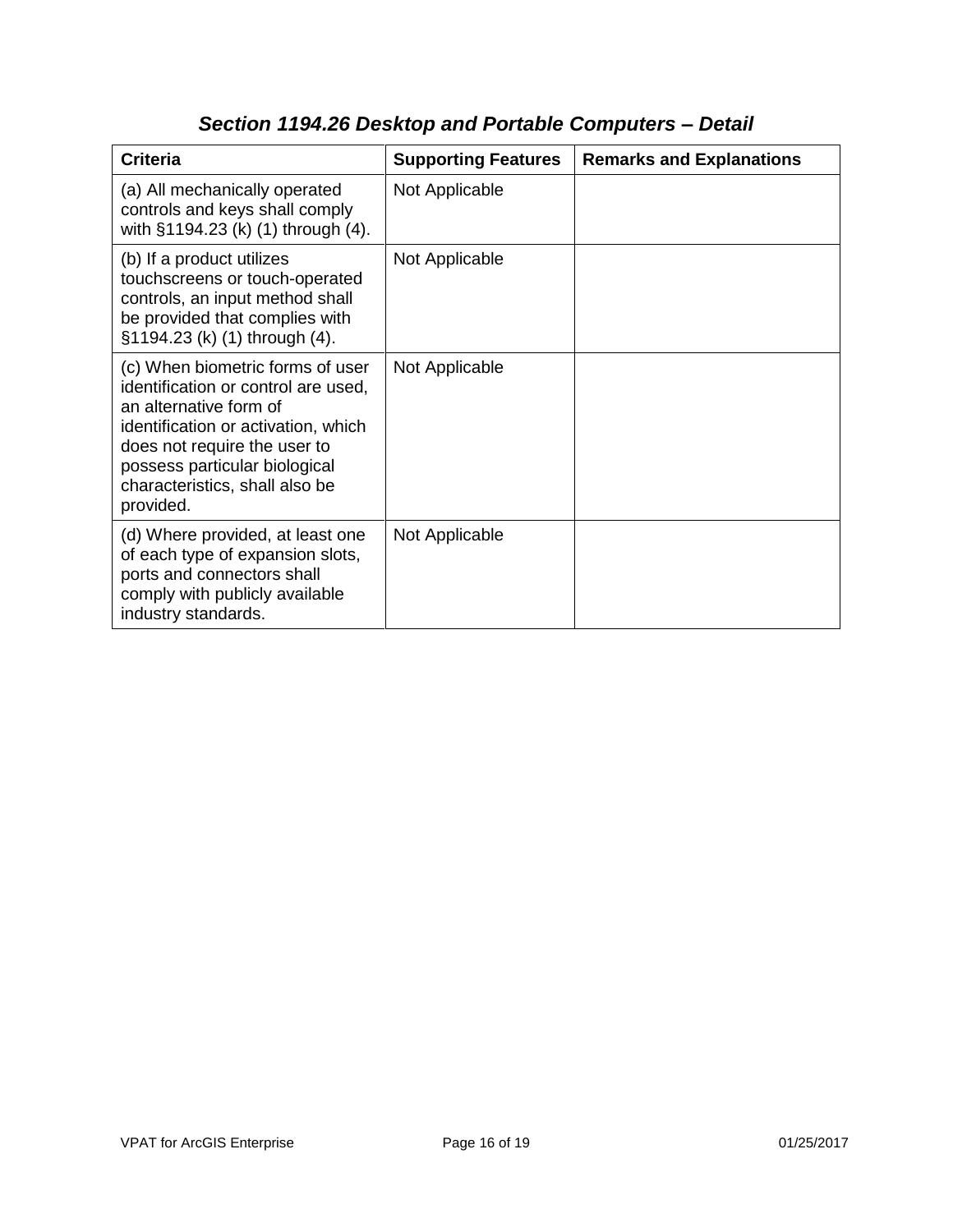### *Section 1194.31 Functional Performance Criteria – Detail*

| <b>Criteria</b>                                                                                                                                                                                                                                                                                                                        | <b>Supporting Features</b>                                           | <b>Remarks and Explanations</b>                                                                                                                                                                                                                                                                                                                                                                                                                                                                      |
|----------------------------------------------------------------------------------------------------------------------------------------------------------------------------------------------------------------------------------------------------------------------------------------------------------------------------------------|----------------------------------------------------------------------|------------------------------------------------------------------------------------------------------------------------------------------------------------------------------------------------------------------------------------------------------------------------------------------------------------------------------------------------------------------------------------------------------------------------------------------------------------------------------------------------------|
| (a) At least one mode of<br>operation and information<br>retrieval that does not require<br>user vision shall be provided, or<br>support for Assistive Technology<br>used by people who are blind or<br>visually impaired shall be<br>provided.                                                                                        | Supports when<br>combined with<br>compatible Assistive<br>Technology | ArcGIS Enterprise can be used<br>by developers to build websites<br>with geospatial content. The<br>web developer may format<br>information so as to take<br>advantage of Assistive<br>Technology for the blind or<br>visually impaired through use of<br>the software.<br>Note: ArcGIS Enterprise<br>contains geographic information<br>system (GIS) technology that<br>captures, manages, and<br>analyzes data through digital<br>maps. Some aspects of a map<br>or of GIS software are inherently |
| (b) At least one mode of<br>operation and information<br>retrieval that does not require<br>visual acuity greater than 20/70<br>shall be provided in audio and<br>enlarged print output working<br>together or independently, or<br>support for Assistive Technology<br>used by people who are visually<br>impaired shall be provided. | Supports when<br>combined with<br>compatible Assistive<br>Technology | visual/graphical.<br>The ArcGIS Enterprise software<br>supports Assistive Technology<br>on the client. For example, a<br>website map window containing<br>geographic information may<br>have zoom in features on a<br>map, scale changes, or a<br>magnifier window to make the<br>output more usable by people<br>who are visually impaired. The<br>web developer may format the<br>spatial content to support<br>Assistive Technology for the<br>visually impaired through SDKs.                    |
| (c) At least one mode of<br>operation and information<br>retrieval that does not require<br>user hearing shall be provided, or<br>support for Assistive Technology<br>used by people who are deaf or<br>hard of hearing shall be provided.                                                                                             | <b>Supports</b>                                                      | There is no reliance on hearing<br>to operate.                                                                                                                                                                                                                                                                                                                                                                                                                                                       |
| (d) Where audio information is<br>important for the use of a<br>product, at least one mode of<br>operation and information<br>retrieval shall be provided in an<br>enhanced auditory fashion, or                                                                                                                                       | Not Applicable                                                       | There is no reliance on hearing<br>to operate.                                                                                                                                                                                                                                                                                                                                                                                                                                                       |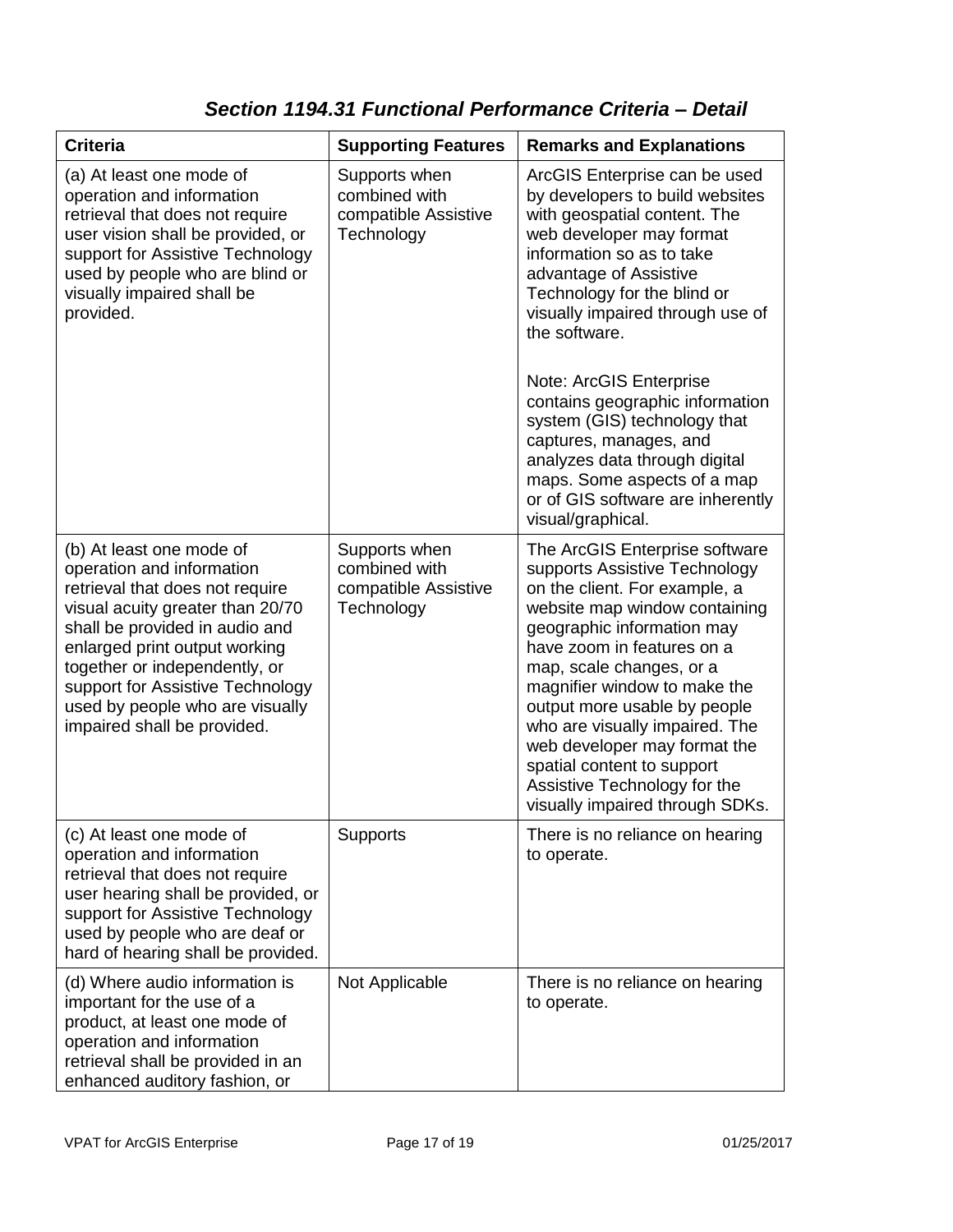| support for assistive hearing<br>devices shall be provided.                                                                                                                                                                 |                 |                                                                                                                                                                                                                             |
|-----------------------------------------------------------------------------------------------------------------------------------------------------------------------------------------------------------------------------|-----------------|-----------------------------------------------------------------------------------------------------------------------------------------------------------------------------------------------------------------------------|
| (e) At least one mode of<br>operation and information<br>retrieval that does not require<br>user speech shall be provided, or<br>support for Assistive Technology<br>used by people with disabilities<br>shall be provided. | <b>Supports</b> | There is no reliance on speech<br>to operate.                                                                                                                                                                               |
| (f) At least one mode of operation<br>and information retrieval that<br>does not require fine motor<br>control or simultaneous actions<br>and that is operable with limited<br>reach and strength shall be<br>provided.     | <b>Supports</b> | Operation and information<br>retrieval is dependent on<br>operating system settings and<br>configurations. The software<br>supports operating systems and<br>configurations designed to assist<br>users with accessibility. |